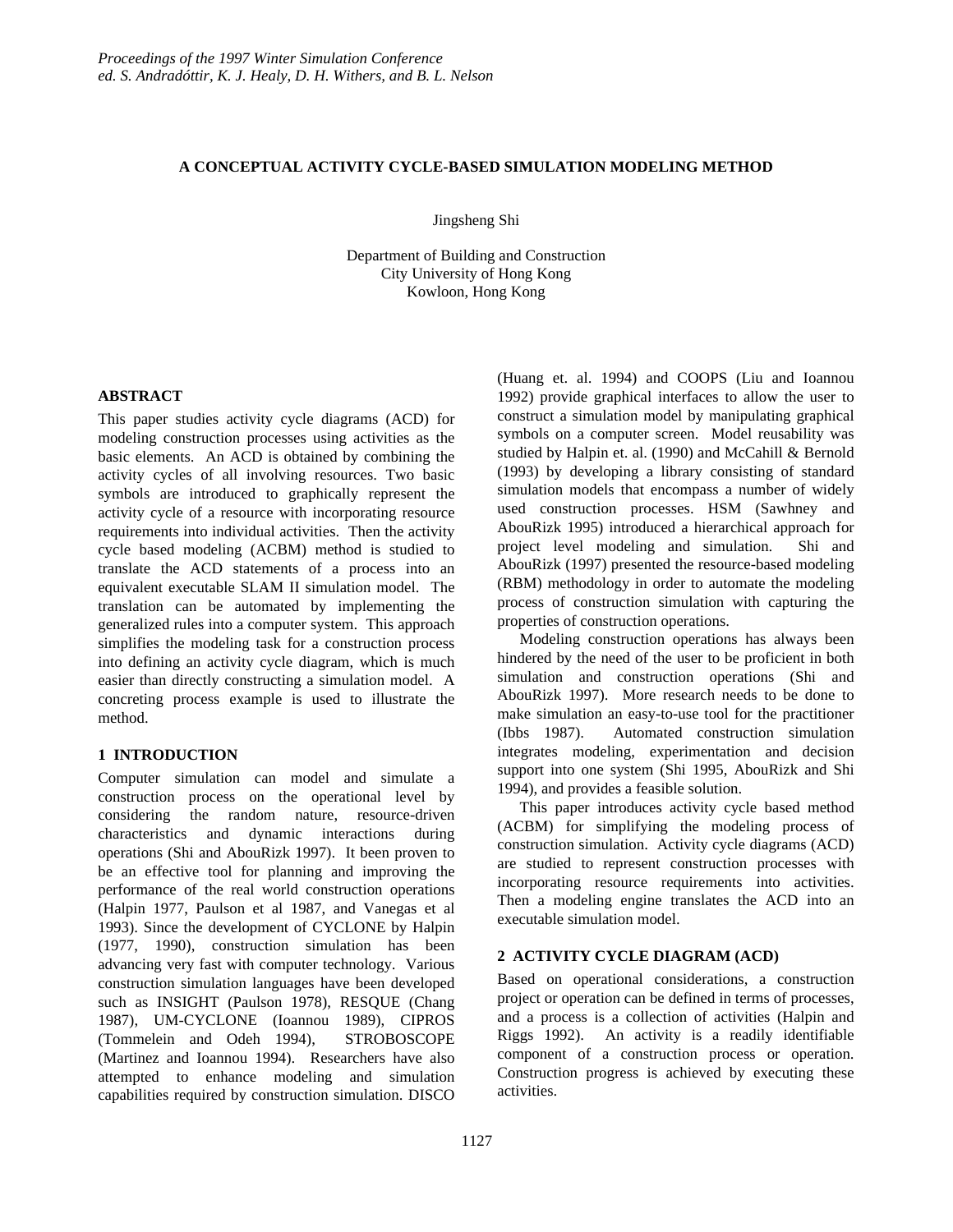#### **2.1 Construction resources**

Resources are the driving force in construction operations. An activity always consumes time and resources to be constructed. In the context of this paper, a resource is an integrated unit which can be allocated to activities. For example, a loader engaging in loading includes the combination of a piece of loading equipment and an operator. A resource may indicates a crew sometimes such as a welding crew consisting of a welder, equipment, and support labors. A resource always has limited available units. An ordinary haul road, for instance, should not be treated as resource unless it constrains the system's operation such as a shared one-way bridge. A resource can be represented by a statement:

$$
Resource(unit) \tag{1}
$$

where *resource* is the name of the resource; and *unit* is the available quantity.

If two resources involve in executing an activity, one resource usually functions as a server defined as *service resource* , and the other accepts the service defined as *served resource* . The situation for more than two resources are similar. The difference is that more than one resource can be server(s) or costumer(s). A service resource is usually stationed, and a served resource moves around in the system to request services. For instance, trucks moves in a quarry to receive services from the loader and crusher, which are stationed servers. However, a service resource can become a served resource depending on its engaged tasks. A loader, for example, provides service to trucks in loading and receives service from mechanics in maintenance.

A resource can engage in either one single activity or a series of activities. It should be allocated before the activity starts and be released after its assigned duty is complete.

#### **2.2 Activity cycle diagram (ACD)**

Activities to be constructed by the same resource(s) can be linked together according to their logical sequence to form an activity chain, which is defined as the activity cycle of the resource. An activity cycle can be either a closed or an open loop, and has at least one resource going through it. The activity cycle of a resource may have only one activity, and it should not be considered as a separate one if this activity can be included in the activity cycle of another resource.

A construction process always has at least one physical production or processing element going through it. For example, the production element is "soil" in an earthmoving process and "concrete" in a concreting process. Multiple activity cycles can be combined into one system by following the processing sequence of production elements or information flowing direction in the process. The system constitutes an activity cyclebased representation of the process, and its graphical representation is called as activity cycle diagram (ACD).

To facilitate graphical representation, two symbols are defined as shown in Figure 1, in which *square* is used to represent an activity, and *arrow* is used to represent logical sequence. This convention is in consistence with traditional precedence network diagrams. In addition to duration as in CPM, however, required resources are also attached to activities in ACD.



Figure 1: Basic Elements in ACD

An activity can also be equivalently represented by a statement:

*Name(duration; resource/unit; followers)* (2) where *Name* is the description of the activity such as loading; *duration* is the time required to execute the activity; *resource* and *unit* are the required resource and quantity; and *followers* are the following activities.

A construction activity can be classified into either regular or service category. A regular activity does not require additional resource except what has been allocated, and can start whenever an entity arrives at it; but a service activity requires additional service resource(s) to be allocated before it can start. A service activity requires at least two resources which play the two different roles of server and costumer. However, an activity which requires two or more resources does not have to be a service activity; instead, it is still a regular activity if all required resources have been allocated in its preceding activities. For instance, considering *place\_concrete* and *vibrate* two activities. *Place concrete* is a service activity because it cannot start until concrete, a crew and a crane are all available; but *vibrate* is a regular activity because no additional resource is required except concrete and crew which are already allocated in *place\_concrete* .

One round operation of a service activity may require the same involvement from all involving resources. This is defined as the even match among resources. For instance, costumer and teller in a bank belong to the even match because both the costumer and the teller are released after the service is over. On the other hand, the match may not be even when one round operation of some resource requires multiple rounds of operations of the other resource(s). This is defined as uneven match.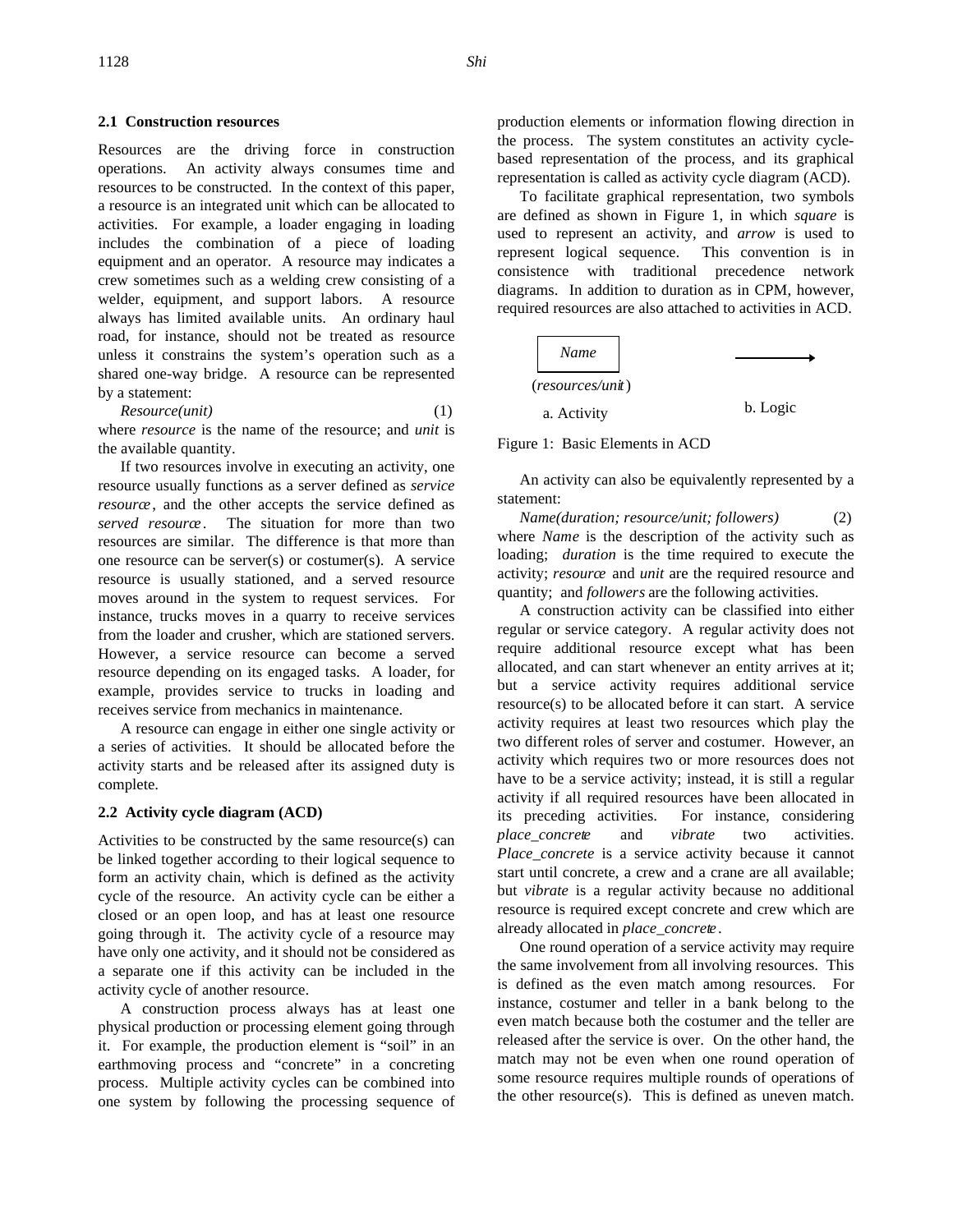For example, if one loading pass is defined as loading activity, multiple passes are needed to fill one truck. To model uneven match, a fraction is used to indicate the required unit for a resource. For example, the required unit of truck in loading can be specified by 1/5 if five loading passes are required to fill one truck.

## **2.3 Represent a concreting process in ACD**

A concreting process is adopted from Halpin (1986) to illustrate how to construct an ACD. In the process, the concrete is produced at the off-site batch plant, and transported to site by transit mix trucks. The fresh concrete arriving at the job site is moved to placement location by a hoist, held temporarily in a storage hopper and then distributed using rubber tired buggies. The resources involved in this process are plant, trucks, hoist, hopper, buggy, and crew. In the six resources, plant's operation is represented by one activity and is included in the trucks' operation cycle; and the crew's operation is included in the buggy's operation cycle. Therefore, four basic activity cycles can be defined, and can be integrated into the ACD as shown in Figure 2 by following the processing sequence of the production element (concrete).



Figure 2: ACD of a Simple Concreting Process

In Figure 2, the text in each box indicates the name of the activity, and text in the nearby parenthesis indicates the required resource(s) for constructing the activity. The equivalent statements are shown in Figure 3, which starts with resources and then details all activities. Activity 3 (fill\_hoist) requires 1/5 unit of hoist and one unit of truck, which means that one truck of concrete can fill five hoist buckets. The resource requirement of 1/8 unit of hopper and one unit of buggy in the statement of activity 8 (fill\_buggy) indicates that the concrete of one hopper can fill 8 buggy loads.

# **3 ACD BASED MODELING METHODOLOGY**

In the context of construction simulation, modeling is the process of representing a construction process in the syntax recognizable by the selected simulation language. A simulation model requires a more detailed description

of state and movement of simulation entities than an ACD does. This section discusses how to translate the ACD representation of a construction process into an equivalent SLAM II simulation model.

| Resource                                            |
|-----------------------------------------------------|
| plant(1)                                            |
| trucks(3)                                           |
| hoist(2)                                            |
| hopper(3)                                           |
| buggy(5)                                            |
| crew(1)                                             |
|                                                     |
| $\epsilon$<br>Hauling cycle                         |
| 1 Load_truck(uniform[0.2,0.8]; truck/1, plant/1;    |
| haul to site)                                       |
| 2 Haul_to_site(uniform[7,10];truck/1; fill_hoist)   |
| 3 Fill_hoist(1; hoist/[1/5], truck/1; hoist_up,     |
| truck_return)                                       |
| 4 Truck_return(6; truck/1; load_truck)              |
|                                                     |
| Hoist cycle                                         |
| 5 Hoist_up(1; hoist/1; hoist_return, load_hopper)   |
| 6 Load_hopper(1.8; hoist/1, hopper/1; hoist_return, |
| fill_buggy)                                         |
| 7 Hoist_return(0.6, hoist/1; fill_hoist)            |
|                                                     |
| Hopper cycle                                        |
| 8 Fill_buggy(0.3; hopper/[1/8], buggy/1;            |
| hooper_return)                                      |
| 9 Hopper_return(1; hopper/1; load_hopper)           |
|                                                     |
| Buggy cycle                                         |
| 10 Place_concrete(5.5; buggy/1, crew/1;             |
| buggy_return)                                       |
| 11 Buggy_return(1;buggy/1; fill_buggy)              |
|                                                     |
| End                                                 |

Figure 3: Statements of Concreting Process

# **3.1 Introduction to SLAMSYSTEM**

SLAM II is a powerful general purpose simulation language which has a wide range of application. It provides 35 standard modeling elements, each of which models specific physical things in the real world such as activities, resources, and decision points, to facilitate the user in formulating a simulation model for a system. The basic modeling symbols used in this paper are listed in Fig. 4.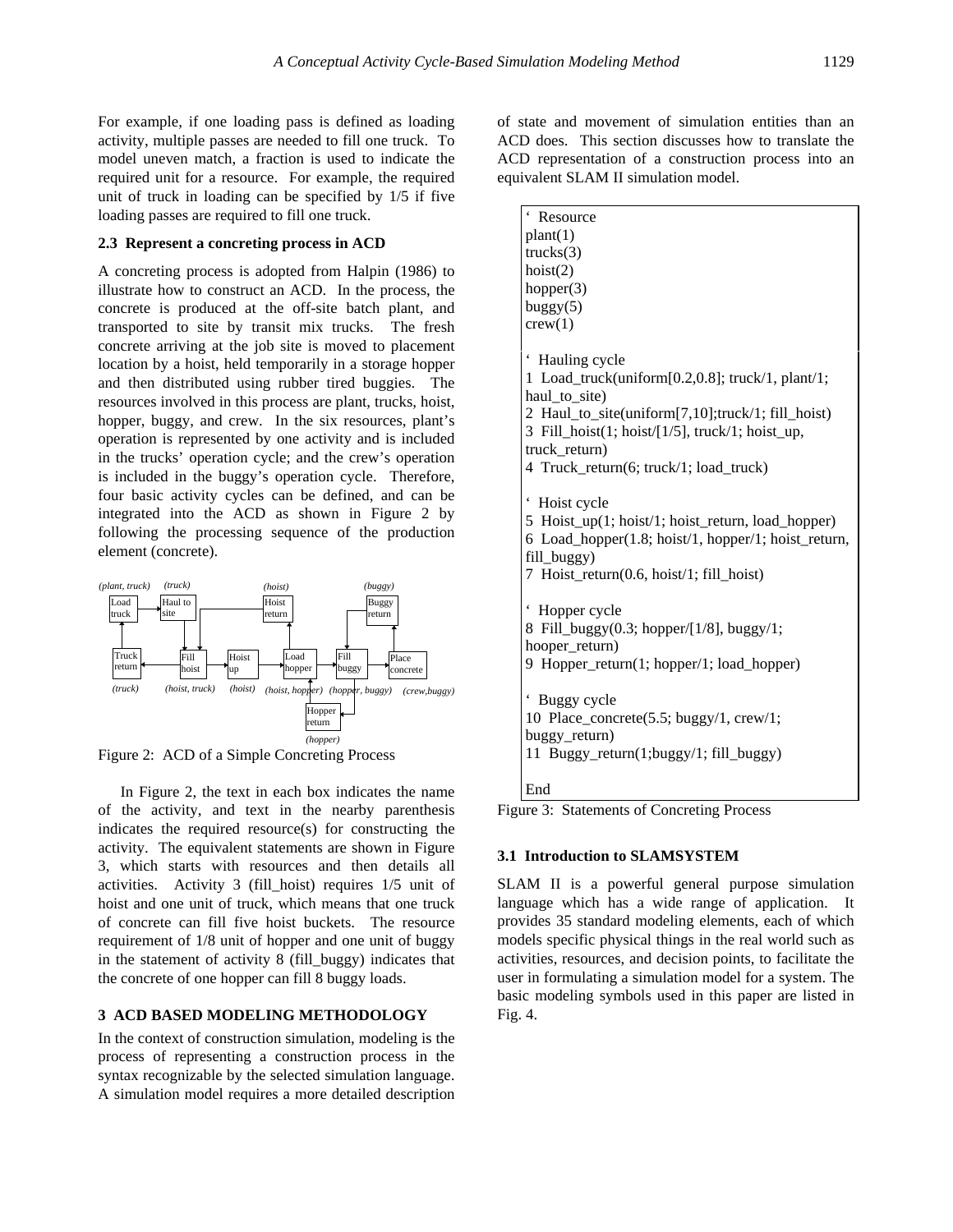

Figure 4: Part SLAM II Modeling Elements (Pritsker 1994)

The modeling functions of these elements are briefly explained as follows. A detailed description can be found in Pritsker (1994).

- CREATE: Generates entities.
- AWAIT: A queuing-type node which holds entities until its required resources are available.
- RESOURCE: It defines a resource pool and works with *AWAIT* node(s).
- FREE: Relinquish a resource which has been allocated by an *AWAIT* node*.*
- ACTIVITY: Models activities. An *ACTIVITY* node can also function as a link to assemble two nodes.
- TERMINATE: Destroy entities from the system.
- COLCT: Collect statistics on observations taken during simulation.
- GOON: Provide linkage for activities in series.
- ASSIGN: Prescribe values to variables or to the attributes of an entity.
- QUEUE: Model entities wait.
- BATCH: accumulated multiple entities into one.
- UNBATCH: split one entity into multiple entities.

## **3.2 ACD based modeling methodology**

Resource and activity are the two basic elements in an ACD. Because an activity may interact with resources and other activities, it is very important to consider these relationships into the translation of ACD elements.

# **a. Resource**

Three SLAM II elements are necessary to translate the specification and allocation of a resource. A *RESOURCE BLOCK* (Fig 4c) is used to declare the resource pool with specified capacity and requested location(s); an *AWAIT* node is used to allocate a resource to an activity; and a *FREE* node is used to release an occupied resource after the activity is complete. If a resource is engaged in a series of activities, it should be allocated before the first activity in the series starts, and be released after the last activity is complete as illustrated in Figure 5.



Figure 5: A Resource Specification, Allocation, and Release Example

### **b. Regular activity**

A regular activity is graphically represented by an arrow in SLAM II (Fig. 4e). It has three functions: a) to model an activity which does not consume any resource; b) to model an activity which does not require extra resource in addition to what have occupied at its preceding activities; and c) to link two SLAM II nodes. An activity element in an ACD should be translated into a regular activity if no new resource is required in comparing with its preceding activities. In the concreting example, activity 2 (haul to site) is translated into a regular activity because its required *truck* has been allocated at its preceding activity 1 (load\_truck).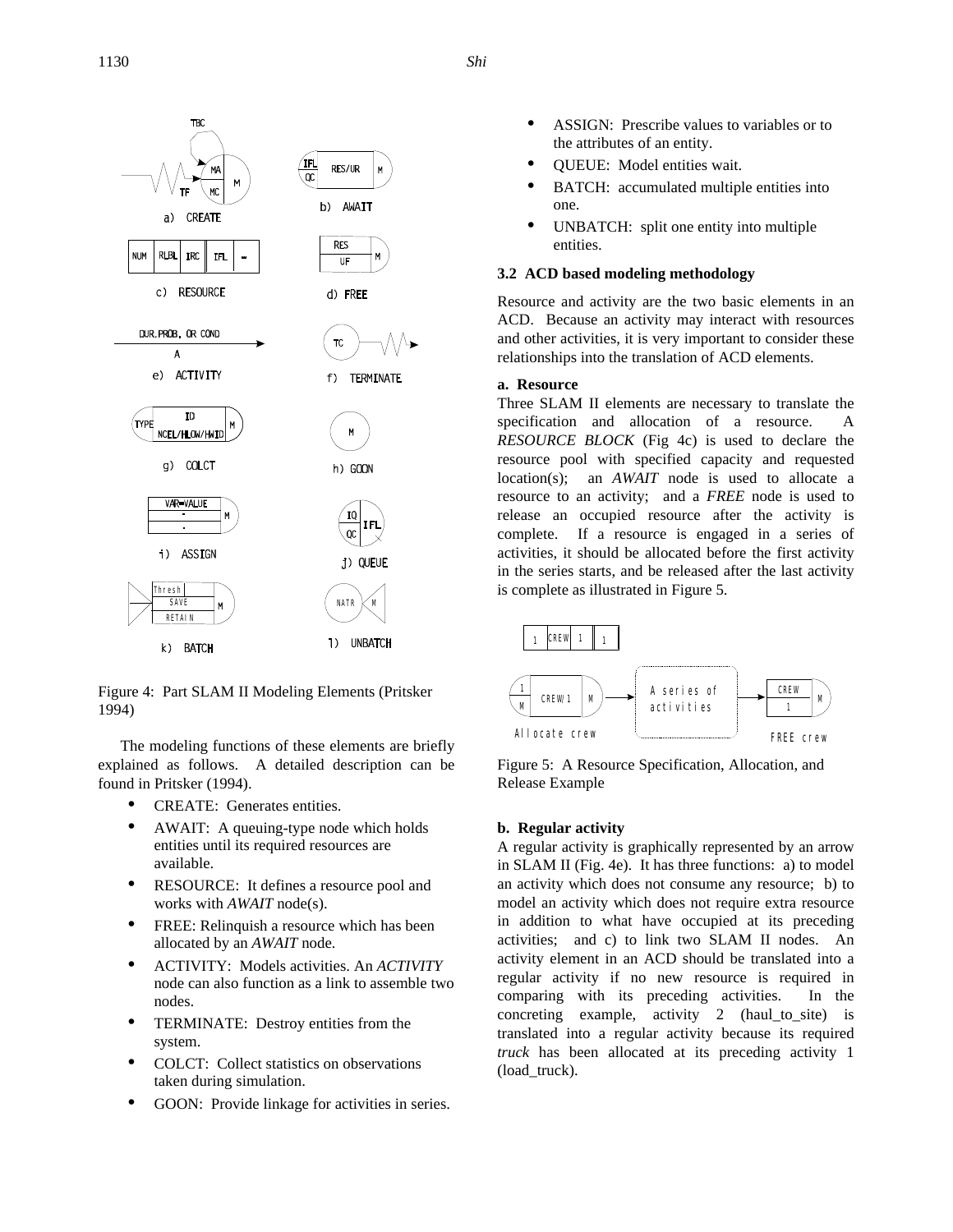## **c. Service activity under even match**

If no fraction unit of a resource is specified in a service activity, all resources will be allocated with required units and be engaged in the execution of the activity. Resource is allocated by *AWAIT* node and released by *FREE* node as described previously. In the concreting process, activity 1 (*load\_truck*) is a service activity under even match. One unit of the batch plant and one truck will be allocated before *load\_truck* starts, graphically as modeled in Figure 6:



Figure 6: An Example Service Activity Under Even Match

# **d. Service activity under uneven match**

If a fraction unit of resource is specified for a service activity, a mechanism should be constructed to balance the uneven match. An *UNBATCH* node can be used to split one entity into multiple entities, each of which matches the other resource(s); then the split entities will be grouped into one by using *BATCH* node. In the concreting example, one truck of concrete can fill five hoist buckets. The balancing mechanism can be constructed as in Figure 7.



Figure 7: Uneven Matching Mechanism

This mechanism splits one truck entity into five entities, each of which matches the hoist entity separately. After the five entities have been processed by activity *fill\_hoist*, a truck entity is recovered by combining the five entities into one.

### **e. Initiate and terminate entities**

Simulation experimentation is a dynamic process in which entities flow through the model and execute functions defined by elements in the model. A simulation model is composed of inter-related activity cycles, each of which needs entities to activate its operation. A production element should be created once at its initial location, mostly at the starting activity of the starting activity cycle. If an activity cycle processes the same production element as its preceding cycle(s), no

new entities should be created, and its operation can be activated by the entities released from its preceding cycle(s).

After running through the cycle, entities could be destroyed, flow to its following cycle(s), or/and go back to the starting activity of the cycle depending on the flowing direction of the production element in the cycle. If the life cycle of the production element is complete, the entities should be destroyed; it should be released to its following cycle(s) if further processing is required; and it should be routed back if a duplicate operation cycle is required. *CREATE* node can be used to initiate entities, and *TERMINATE* node can be used to destroy entities in SLAM II.

In the concreting example, the production element is "concrete", which can be initialized before activity *load truck* by a *create* node. The generated entity "concrete" will request the *plant* and a *truck* before *load\_truck* starts as illustrate in Figure 8.



Figure 8: Initiate Simulation Entities

#### **f. Collect simulation results**

Simulation results can be collected at required locations by using *COLCT* node together with an *ASSIGN* node, in which the *ASSIGN* node calculates the value of a variable, and the *COLCT* node collects the observations of the variable.

## **4 MODELING EXAMPLE OF THE CONCRETING PROCESS**

Applying above modeling rules, the ACD based concreting process can be translated into a SLAM II simulation model with the network diagram as shown in Figure 9, in which all resources and activities have identical labels as in the ACD statements. This model can be directly experimented in SLAMSYSTEM.

#### **5 DISCUSSION AND FURTHER STUDIES**

Activity cycle diagram (ACD) is a straightforward and effective approach of representing a construction process. It does not require more technical knowledge than CPM network does. With the developed rules which can translate an ACD into a simulation model, the construction modeling process is simplified without requiring the user to be proficient in simulation. Therefore, this study introduces a feasible solution for significantly simplifying construction simulation.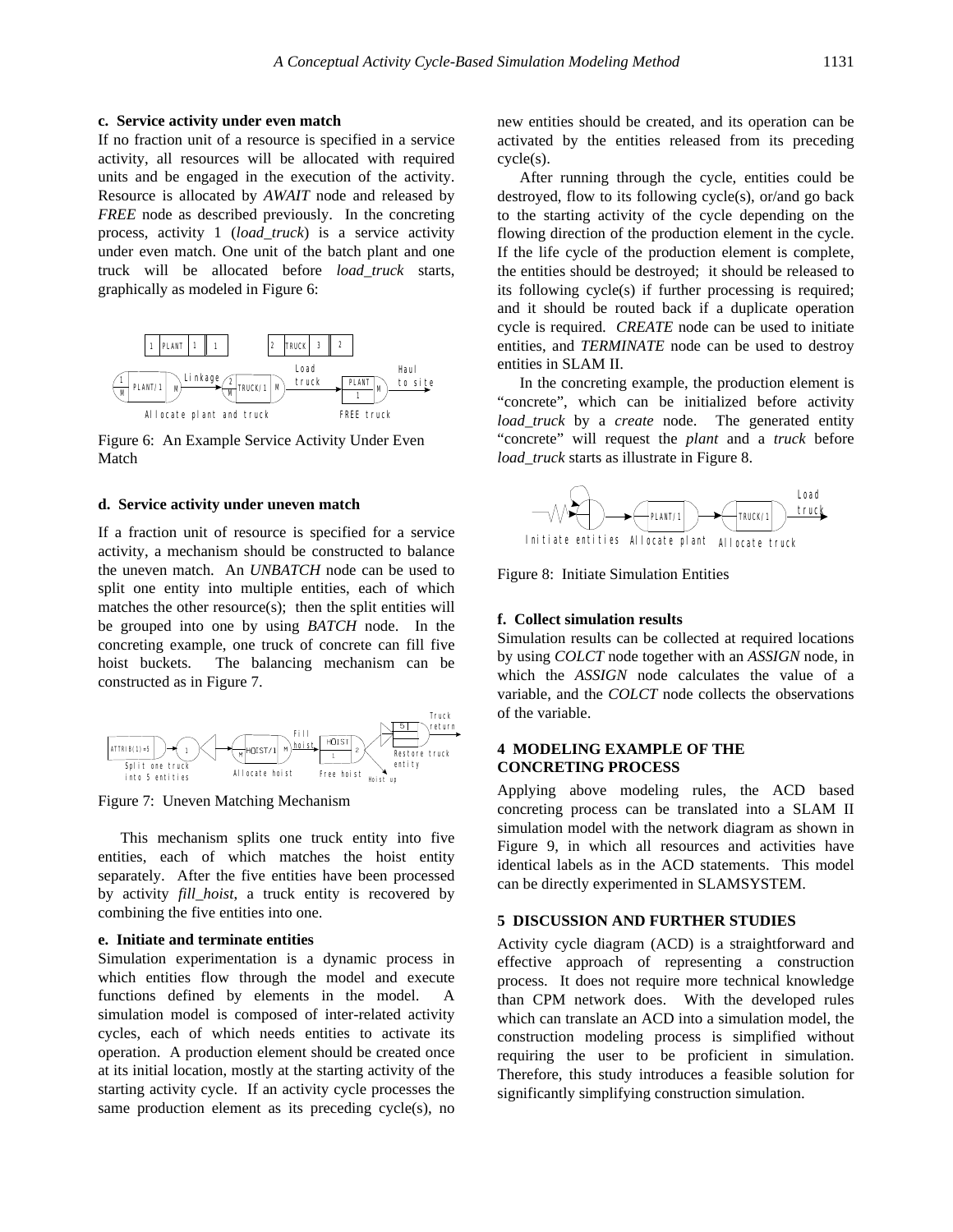The study is currently on the conceptual level. Detailed development and implementation work is necessary to provide an easy-to-use ACD based modeling system although certain preliminary implementations have been carried out to validate the concept presented in the paper.

If a construction process gets too large or too complex, such as project level modeling, it might be very difficult or impossible to translate the ACD statements of the process into an equivalent simulation model by using the generalized rules discussed in the paper. Further studies will be conducted to integrate the activity cycle based modeling (ACBM) method with resource-based modeling (RBM) method presented by Shi and AbouRizk (1997). ACBM can be developed to generate or update atomic models required by RBM; and the coupling capabilities introduced in RBM will be substantiated to combine the involved atomic models into a working simulation model for the construction process/project. This integration will bring in an easyto-use, fully automated, and flexible modeling system for construction simulation.



Figure 9: SLAM II Model of the Concreting Process

#### **REFERENCES**

- AbouRizk, S. and Shi, J (1994). "Automated Construction Simulation Optimization.", *J. Constr. Engrg. & Mgmt,* ASCE, 120(2), 374-385.
- Chang, D (1987), RESQUE, PhD thesis, University of Michigan, Ann Arbor, Mich.
- Fishwick, P. (1995). "*Simulation Model Design and Execution: Building Digital Worlds: Building Digital Worlds*." Prentice Hall Inc.
- Halpin, D.W. (1977). "CYCLONE A Method for Modeling Job Site Processes*." J. Constr. Div*., ASCE, 103(3), 489-499.
- Halpin, D. W. (1990). "*MicroCYCLONE User's Manual*." Division of Construction Engineering and Management, Purdue University, West Lafayette, Indiana.
- Halpin, D.W. and Riggs, L. S. (1992). "Planning and Analysis of Construction Operations." John Wiley & Sons, Inc., New York, N.W.
- Huang, R., A.M Grigoriadis, and D. W. Halpin (1994). "Simulation of Cable-stayed Bridges Using DISCO." *Proceedings of the 1994 Winter Simulation Conference*, 1130-1136.
- Ibbs, C.W. (1987). "Future direction for computerized construction research." *J. Constr. Engrg. & Mgmt*, ASCE. 112(3), 326-345.
- Ioannou, P.G (1989). "UM\_CYCLONE user's guide." Dept. of Civil Engineering, The University of Michigan, Ann Arbor, Mich.
- Liu, L. Y. and P. G. Ioannou (1992). "Graphical Object-Oriented Discrete-Event Simulation System." *Proceedings of the 1992 Winder Simulation Conference*, 1285-1291.